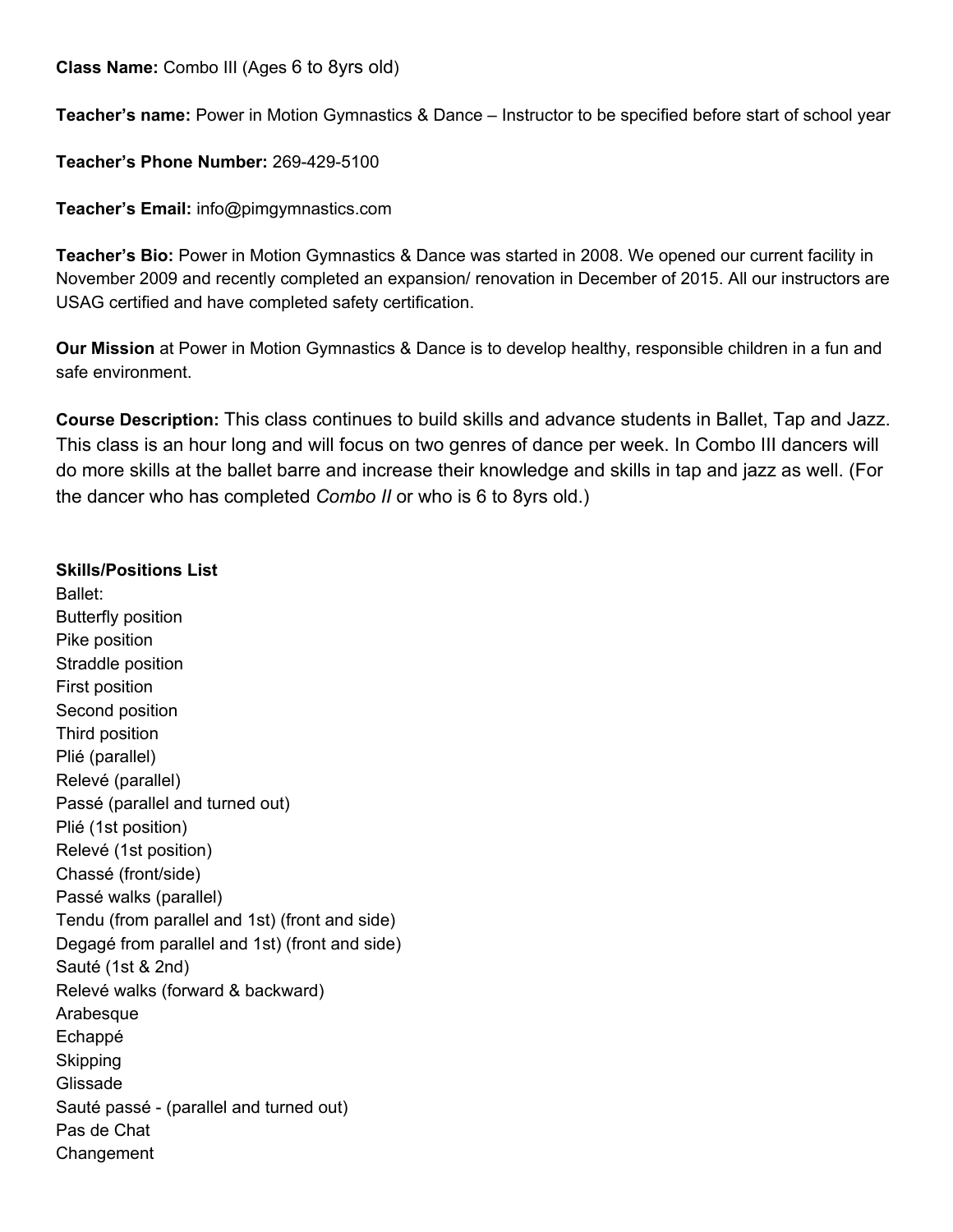Arabesque sauté **Pirouette** Chainé

Tap: Toe taps (front/side) Heel digs (front/side) Toe knocks Toe drops (together/alternating) Heel drops (together/alternating) Toe drops - open & close Heel dig stamp R, heel dig stamp L Hop heel dig, switch, hop heel dig Hop toe knock, switch, hop toe knock Brush Spank **Shuffle** Toe heel walks Heel toe walks Heel walks (forward/backward) Shuffle hop Ball-change Shuffle ball-change Flap (brush toe/step) Flap heel Cramp-roll (right and left) Paradiddle - dig, toe, heel - then add spank Maxi-ford (right and left) Shuffle hop step (traveling)

Jazz: Isolations - head, shoulders, hips Flick kicks Grand Battement - across floor Chassé sideways Leaps - grand jete Step touch Tuck jumps Straddle jumps Grapevine Kick ball-change Pivot turn Jazz square Chassé ball-change 3 step turn

## **Course Outline:**